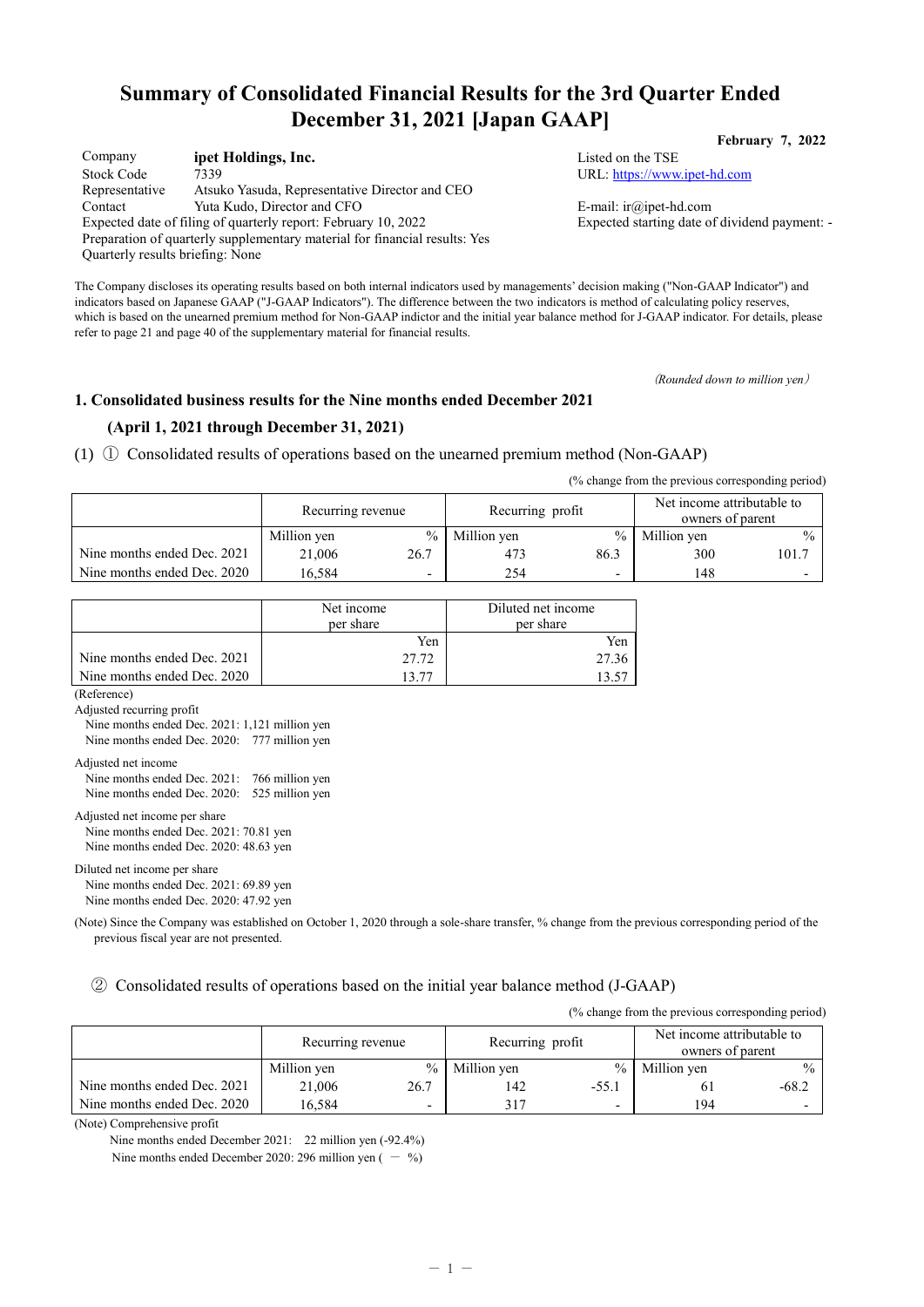|                             | Net income<br>per share | Diluted net income<br>per share |
|-----------------------------|-------------------------|---------------------------------|
|                             | Yen                     | Yen                             |
| Nine months ended Dec. 2021 | 5.71                    | 5.63                            |
| Nine months ended Dec. 2020 | 17 99                   |                                 |

(Note) Since the Company was established on October 1, 2020 through a sole-share transfer, % change from the previous corresponding period of the previous fiscal year are not presented.

#### (2) Consolidated financial position

|                   | Total assets | Net assets  | Shareholders' equity<br>ratio |
|-------------------|--------------|-------------|-------------------------------|
|                   | Million yen  | Million yen | $\frac{0}{0}$                 |
| As of Dec. $2021$ | 20,972       | 5,028       | 24.0                          |
| As of Mar. 2021   | 7.408        | 4.992       | 28.7                          |

(Reference) Shareholders' equity

As of December 2021: 5,028 million yen As of March 2021: 4,992 million yen

#### **2. Dividends**

|                                  |           |           | Annual dividend |          |       |
|----------------------------------|-----------|-----------|-----------------|----------|-------|
|                                  | End of 10 | End of 2O | End of 3O       | Year-end | Total |
|                                  | Yen       | Yen       | Yen             | Yen      | Yen   |
| Year ended Mar. 2021             | -         |           | -               | 0.00     | 0.00  |
| Year ending Mar. 2022            | -         | 0.00      | -               |          |       |
| Year ending Mar. 2022 (forecast) |           |           |                 | 0.00     | 0.00  |

(Note 1) Revisions to dividend forecast for the current quarter: None

(Note 2) Since the Company was established on October 1, 2020 through a sole-share transfer, results until the second quarter of the previous fiscal year are not presented.

## **3**.**Forecast of consolidated business results based on the unearned premium method for the fiscal year ending March 2022 (Non-GAAP) (April 1, 2021 through March 31, 2022)**

(% change from the previous corresponding period)

|                       | Recurring revenue |               | Recurring profit |         | Net income attributable to<br>owners of parent |      | Net income per share |
|-----------------------|-------------------|---------------|------------------|---------|------------------------------------------------|------|----------------------|
|                       | Million yen       | $\frac{0}{0}$ | Million yen      | $\%$    | Million yen                                    | $\%$ | Yen                  |
| Year ending Mar. 2022 | 28,600            | 25.0          | 250              | $-37.7$ | 80                                             |      | 7.39                 |

(Note 1) Revisions to business forecast for the current fiscal year: Yes

(Reference)

Adjusted recurring profit

Year ending Mar. 2022: 1,130 million yen (1.0%)

Adjusted net income

Year ending Mar. 2022: 710 million yen  $(-%)$ 

In addition to the above, the status of LTV (Life Time Value), etc., as an important performance indicator of our group, is disclosed in the supplementary material for financial results.

 $-2 -$